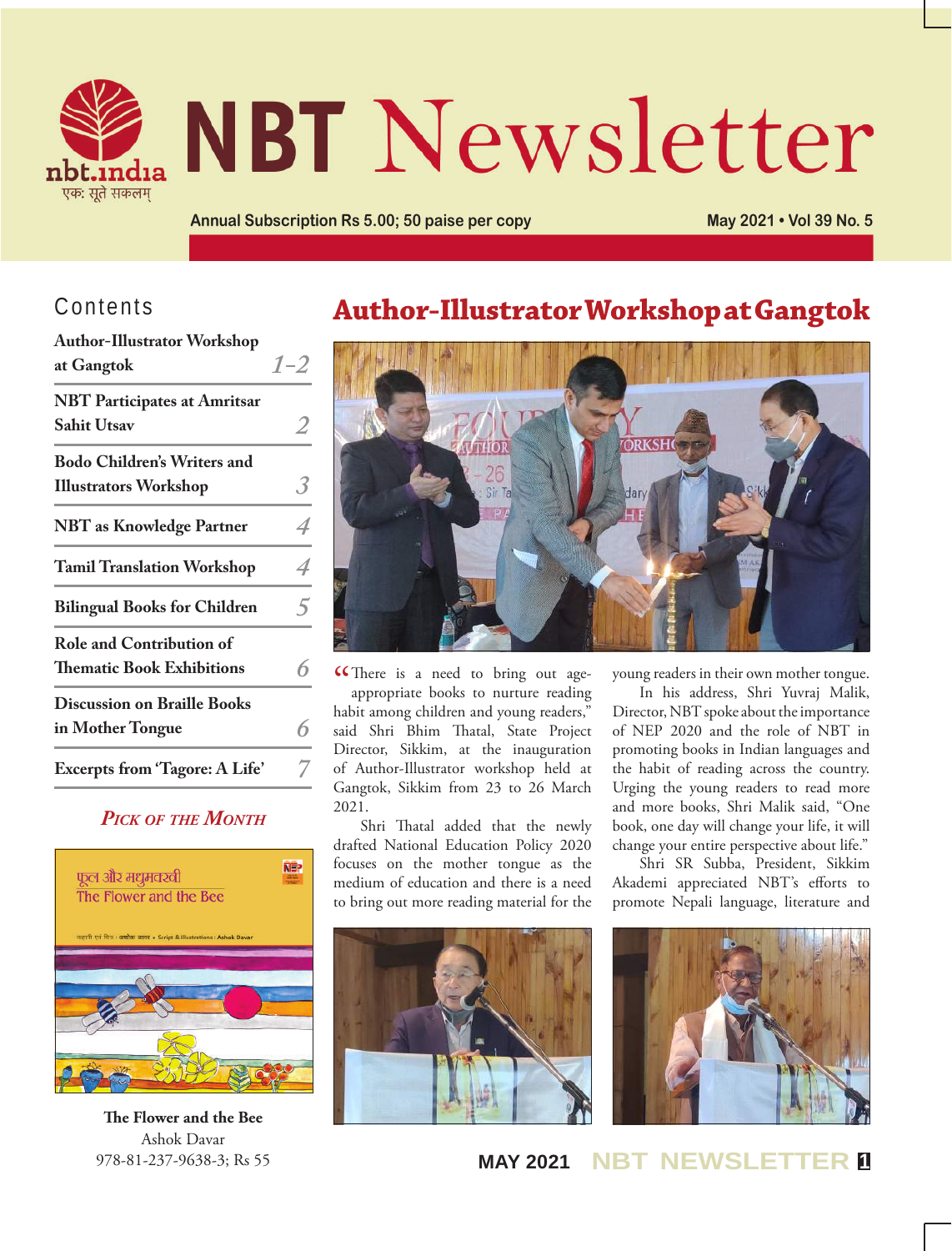its cultural heritage.

Prof. Rudra Poudayal, President, Nepali Sahitya Parishad also spoke on the occasion.

During the workshop around 40 books were developed including silent books, picture books and story books in Nepali language as well as in bilingual format (Nepali-Bangla & Nepali-English).

Addressing a large gathering at the valedictory function of the workshop, Prof. Govind Prasad Sharma, Chairman, NBT, spoke of the role of children's literatrue in the society. He said, "Children's literature is the backbone of all civilizations and hence, should be given paramount importance."

Prof. Sharma further talked about the importance of India's rich cultural heritage, its reflection on literature and



how it is needed to get in touch with one's roots. He was hopeful that the workshop would help in creating content enriched with the region's culture and ethos.

Well-known authors and illustrators including Arjun Rai 'Yava', Pravin Rai 'Jumeli', Dr Kavita Lama, Meena Subba, Tulshi Ghimirey, Anathbandhu Chatterjee, Dipanwita Roy, Dr Swati Guha, Diwakar Lamichaney, Sagar Subba, Deepa Rai, Dhiraj Pradhan, Budhi Kr Subba, Debashis Saha, Kalicharan Hembram, and Debabrata Ghosh participated in the workshop.

The workshop was organised by NBT in collaboration with Sikkim Akademi, Culture Department at Sir Tashi Namygal Senior Secondary School.

The Trust is working towards the promotion of Nepali language and literature through its various activities like publishing quality books in Nepali, promoting young Nepali authors, organising literary programmes and bringing out translations, bilingual books. So far, the Trust has published over 30 books in Nepali language.

The programme was coordinated by Shri Bratin Dey, Bangla Editor, NBT.



## **NBT Participates at Amritsar Sahit Utsav**

National Book Trust, India participated at the Amritsar Sahit Utsav organsied by Khalsa College, Amritsar from 2 to 5 March 2021.

Shri Yuvraj Malik, Director, NBT was the special guest at the inauguration of the festival. He spoke about the NEP 2020 and the importance of mother tongue as a medium of instruction. He also talked

about the Prime Minister's Mentorship Programme which focuses on providing training to young writers and promote their writings.

Dr Surjit Patar, well-known author was the chief guest on the occasion. The session was presided over by S. Rajender Mohan Singh Chhina, Secretary, Khalsa College. Dr Mehal Singh, Principal, Khalsa College and Dr Atam Randhawa,





Head, Department of Punjabi, Khalsa College were also present on the occasion.

During the festival, the Trust organised several programmes including panel discussions on Life and Works of Guru Teg Bahadur; NEP 2020 and Importance of Regional Languages; and Guru Teg Bahadur: In the Eyes of Historians. Noted scholars, authors and academicians

including Dr Amarjeet Singh Grewal, Dr S P Singh, Dr Ramandeep Kaur, Dr Amanpreet Singh, Prof. Kanwaljeet Singh, Dr Ramendra Kaur, Dr Jaspal Kaur Kang, Prof. Yograj Angreesh and Dr Jagjeevan Singh participated in these programmes. The Trust also organized Punjabi Advisory Panel Meeting on the occasion.

The programme was coordinated by Ms Navjot Kaur, Punjabi Editor, NBT.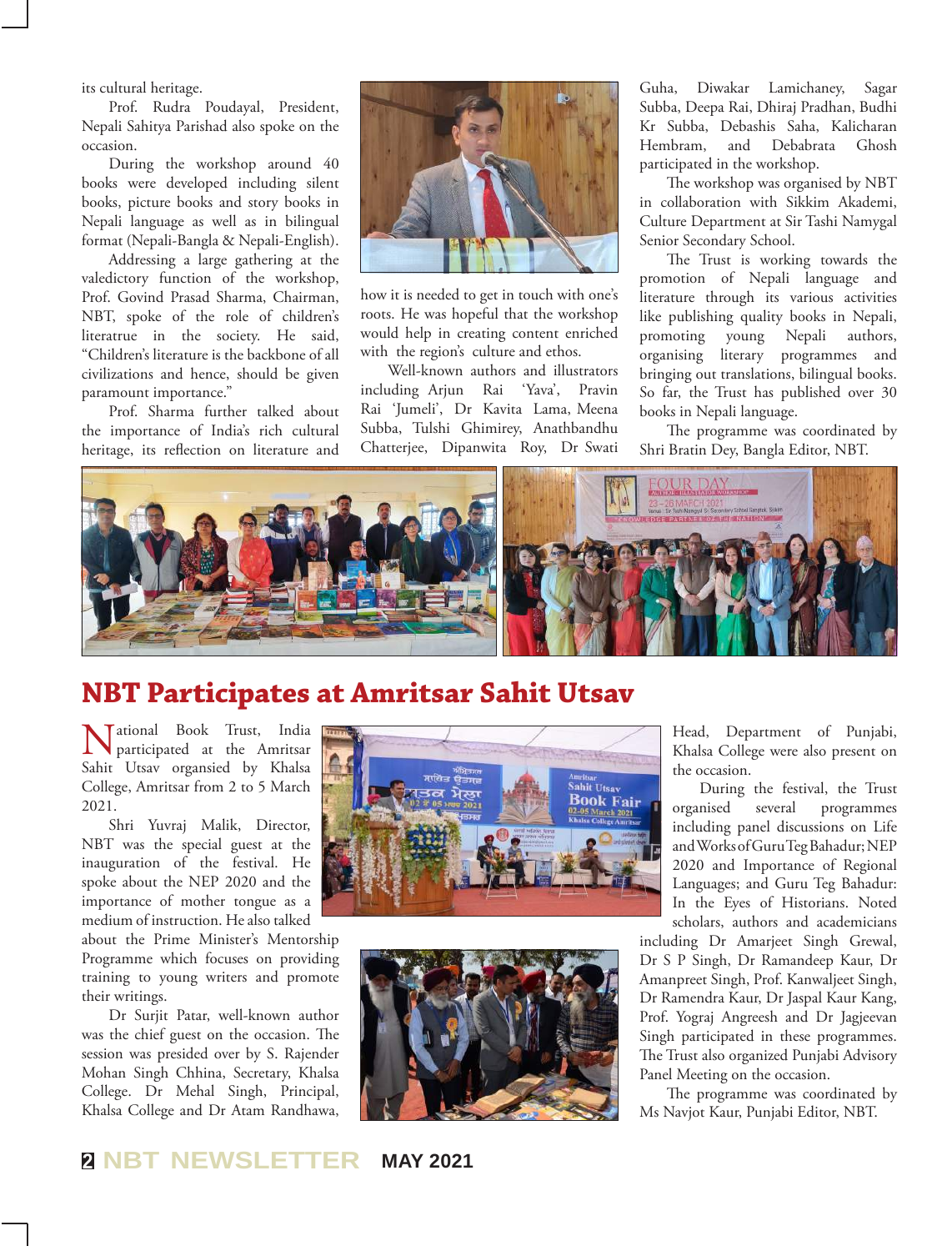## **Bodo Children's Writers and Illustrators Workshop**

" NBT's efforts to build a corpus of children's literature in Bodo language is laudable," said Dr Dinanath Basumatary, former Director, CUDC, Bodoland University. He was speaking at the inauguration of the three day Bodo children's writers and illustrators workshop. He was happy to note that NBT is the implementing agency of the Prime Minister's mentorship programme to nurture young writers and felt that this would help talented youth to flower as good writers.

"There is a large untapped crop of talented young aspiring writers and illustrators in the Bodo community," said Dr Birhas Giri Basumatary, Principal, Bijni College. Workshops like the one now being organised by NBT here at Bijni could go a long way in realising this potential he added.

Addressing the guests Shri Maneswar Brahma, well known artist and Lalit Kala Akademi Awardee, said that by bringing together writers and illustrators from the region the books thus produced will not only impart a local flavour to the publications but also showcase a society and its unique culture.

Dr Mangal Singh Hazowary, eminent writer and Sahitya Akademi Awardee spoke on the importance of providing good reading material for children especially in their mother tongue. A Padmashree honoured scholar, Dr Hazowary has been a mentor and guide for the many workshops that NBT organises for publishing books in Bodo.



Speaking on the occasion, Shri Rajen Basumatary, publisher, Editor and president of Bodo Writers' Academy said that for the last many years they have been collaborating with NBT to bring out a series of interesting books for children. While the thrust was on publishing translations of NBT's books into Bodo, this year the focus is on publishing original books in Bodo written by Bodo writers and illustrated by Bodo artists. Ten books are slated to be published through this workshop.

Writers who participated in the workshop include Umesh Brahma, Baruah



Kanta Brahma, Ananda Ram Wary, Arun Ch. Mashahary, Rajen Basumatary, Mira Brahma, Sadananda Daimary, Lakhiram Basumatary, Sapan Kumar Basumatary, and Sansumai Khangri Basumatary. The illustrators who participated in the workshop include Chhakhlum Boro, Bibungsar Brahma, Hardwrrsa Goyari, Lakhen Brahma, Mohit Basumatary, Gwhwm Boro, Jimmy Mushahary and Danswrang Narzary. The writers and illustrators were guided by resource persons who include Shri Mangal Singh Hazowary, Sahitya Akademi awarded writer, Shri Rakhao Basumatary, eminent writer, and Dr Dipali Kherkhary, writer and principal of GB College, Howli.

The workshop was organised by NBT in association with Bodo Writers' Academy from 18 to 20 March 2021 at the Auditorium of Engkhong Publications, Bijni, Bodoland, Assam.

The programme was coordinated by Shri Benny Kurian, English Editor, NBT.





**MAY 2021 NBT NEWSLETTER <sup>3</sup>**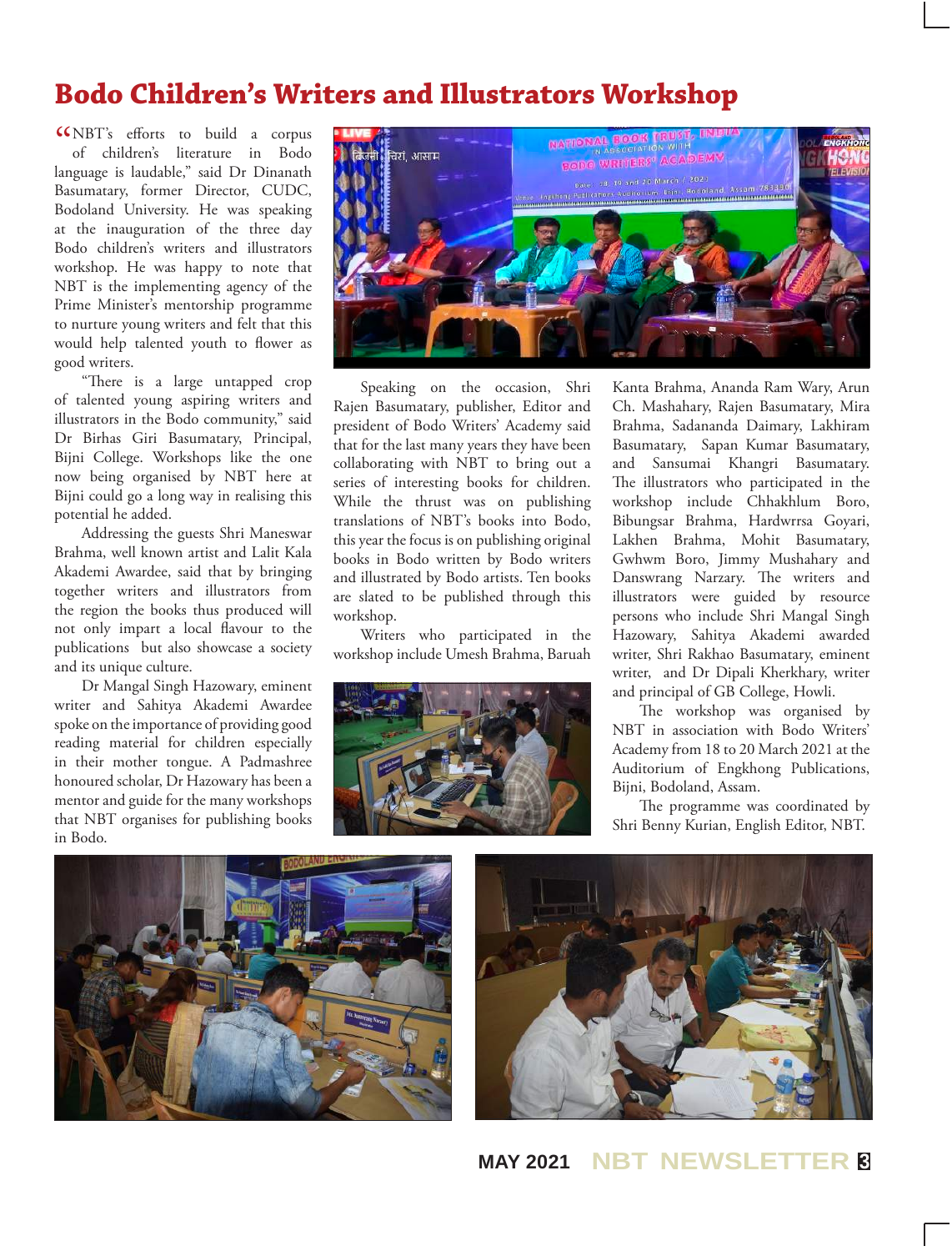## **NBT as Knowledge Partner**





#### **@ Education Leaders' Summit**

Tational Book Trust, India was the Knowledge Partner for the Education Leaders' Summit organized on 20 March 2021 by Manav Rachna Educational Institutions and ASSOCHAM. The Summit brought together the principals from schools of Delhi NCR, policymakers, and institution heads for unlocking the transformation of India's education sector.

They discussed strategies and best practices to catalyse India's transformation into one of the top 10 innovation-led countries of the world. Speakers included Shri Anurag Tripathi, Secretary, CBSE; Padma Shri Dr V S Chauhan, Executive Chairman, NAAC; Dr Prashant Bhalla, Chairman, ASSOCHAM National Council on Education and President, Manav Rachna Educational Institutions; Dr Ashwin Fernandes, Regional Director

- Quacquarelli Symonds Middle East, South Asia & North Africa; Shri Narayanan Ramaswamy, Partner & Head, Education and Skill Development Practice - KPMG, India; Shri Venkatesh Sarvasiddhi, Senior Head - Digital Skills, Innovation, Partnership & CSR – NSDC; and Shri Amarendra Pani, Joint Director - Research, Association of Indian Universities. They also discussed the rapidly changing education scenarios around us and how necessary steps should be taken to overcome the challenges we face as a nation.

All the speakers at the summit were felicitated with books by NBT. The Mobile Exhibition Van was also present at the event for the participants and speakers to browse and purchase NBT books.

#### **@ Open Mic Story Reading Session**

On the occasion of International<br>Children's Book Day, an Open Mic Story Reading Session was organized by Mini Clubhouse in Guwahati, Assam. The National Book Trust, India was the Knowledge Partner at the event.

Children aged 4-16 years as well as some popular authors and poets from the region participated the event. They read out excerpts from their favourite books



to the audience. NBT had provided of some of its popular books in English, Hindi and Asamiya for the children to read and take home with them. The Open Mic encouraged young children to read as many books as possible to help them develop literary skills early on in life.

NBT awarded books to all the children who participated in the reading session.



## **Tamil Translation Workshop**

National Book Trust, India organized a two-day Translation Workshop at Thiruvannamalai, Tamil Nadu on 27-28 March 2021.

Inaugurating the workshop, Smt Jayashree, Sahitya Akademi awardee for translation, spoke about the importance of translations in strengthening ties between different cultures. She also shared some of her experiences as a translator. Speaking on the occasion, Shri A.S. Ilangovan,

poet and translator, appreciated NBT's efforts toward holding such workshops.

On the occasion, the translators also shared their views on various aspects of translation, particularly on children's



books. This, in their experiences, requires special efforts as the translator has to ensure its comprehension and the text should be simple and crisp, for the target age-group.

The translators who participated in the workshop included A.S. Ilangovan, Kamalaalayan, Saravanan Parthasarathy, R. Shahjahan, Ramu, Suhana, Valliyappan, Jayashree, Chandramohan and Anarkali.

About 20 books for children, originally published by NBT were translated into Tamil during the workshop. These include: *Birds and Animals in Indian Art, Our Home Our Hearth, A Helping Hand, The* 

*Royal Sweeper, The Cactus, All Time Stories for Children, Fly High in the Sky, Clever Mouse* and *The Ascetic.*

Shri T. Mathan Raj, Tamil Editor, NBT coordinated the workshop.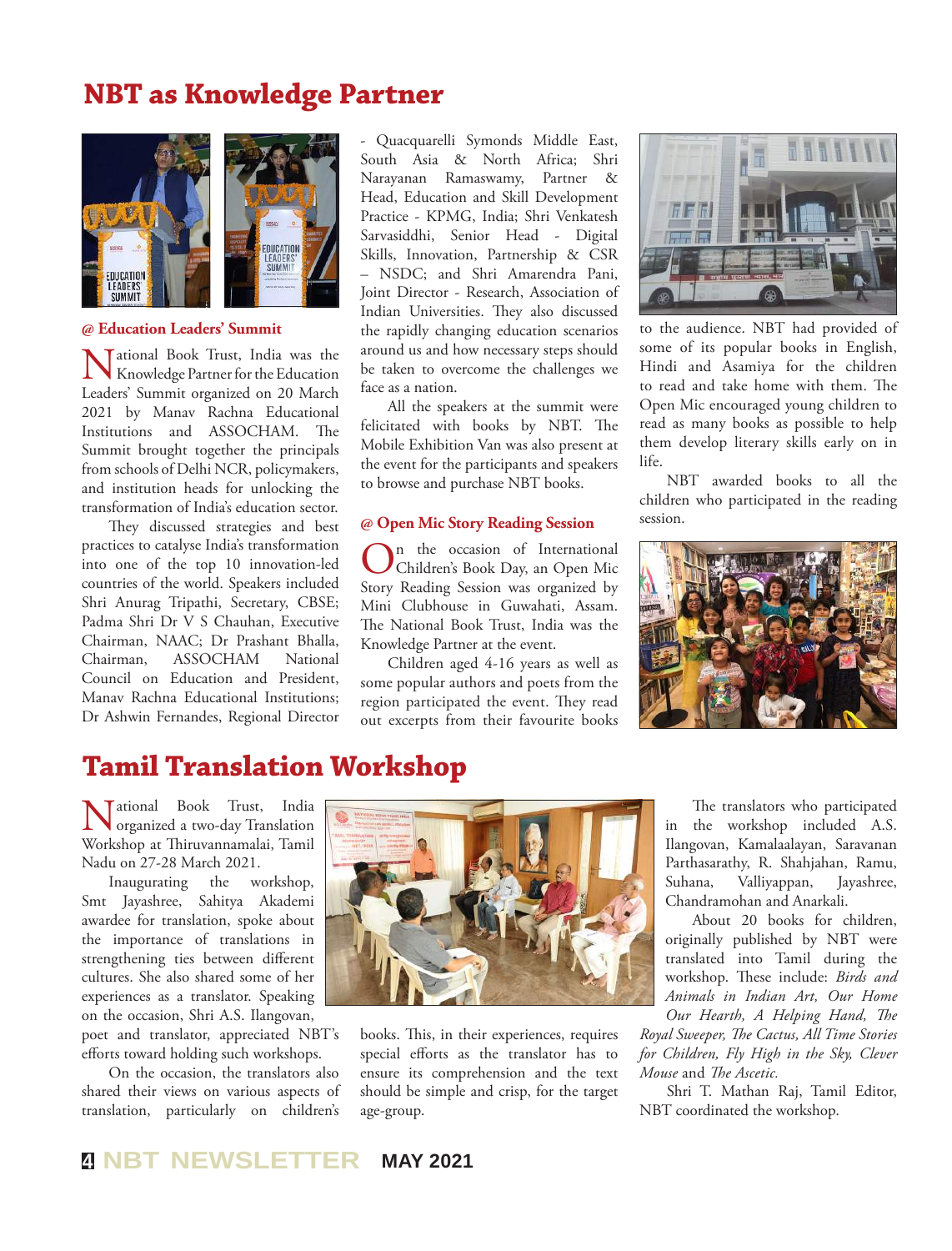## **Bilingual Books for Children**

CIndia is a land of several languages<br>and dialects. Therefore, bringing and dialects. Therefore, bringing out bilingual books is a huge challenge," said Prof. Govind Prasad Sharma, Chairman, NBT while chairing a panel discussion on 'Bilingual Books for Children: Dynamics on Teaching Languages at Primary Stage – Indian and Global Perspectives.' The panel discussion was held on 6 March 2021 during the virtual edition of the New Delhi World Book Fair 2021.

Speaking of the importance of dialects and preserving them, Prof. Sharma said that there are dialects which do not have good literature, but if they are neglected, they will soon become extinct. It will be a great

tragedy, if a language or a dialect becomes extinct. It is necessary to preserve them and enrich them with good literature.

He added that dialects have their limited geographical boundary, if the people of that particular region wish to go beyond their territory; they may need to be familiar with a regional or national language. There is a need to provide them bilingual books. Therefore, NEP 2020 has laid greater emphasis on regional languages, which will also help in preserving different culture and traditions and save the languages from extinction.

Highlighting the advantages of bilingual books, Mr Lawrence Schimel, noted author and translator said, "Very often bilingual books are useful for families where one generation speaks or does not speak a common language. Bilingual books allow different generations to share same story in their own language."

While bringing out the challenges in presentation of text in bilingual books, Mr Schimel said hat some of the languages have the same alphabet or are written in roman text. The bilingual book should be presented in a way that helps reader identify the language, for instance by printing both the languages in different colors. He also appreciated the presentation style of bilingual books recently published by National Book Trust, India. He remarked



that all the languages have been given equal importance.

During the discussion, Ms Fatima Abbas, literary agent said that bilingual books especially for children important. They help in building language skills. Once children start going to the school, they are ready to read, write and learn in both languages. These books also improve their vocabulary. She added that bilingual books help them to accept and learn from other's culture. She further said that bilingual books help in the social and emotional development of the children.

Talking about the challenges of bringing out bilingual books as per the requirement of our multilingual society,

Ms Neera Jain, Chief Editor & Joint Editor, NBT said, "We have been publishing translations of our books for children. So far we have translated books in 58 languages which has been quite a challenging experience. Bringing out bilingual books for children can be even more challenging because you are integrating one text into two languages which has to match with the illustrations also. She added that in India we have around 1900 languages and dialects. It is quite challenging for us to select the languages for bilingual books."

"A language does not only give you literacy, it also gives you emotions, bonding, values and morals," said Shri Yuvraj Malik,

Director, NBT. However, he added that the values and knowledge systems can only be instilled through mother tongue. He further said that a child may understand in one language and we need to do linguistic pairing to help the child correlate with another language. He said that the new education policy has come up with new a flavor and emphasizes on mother tongue. Keeping in view of these reforms, NBT is bringing out books which are interactive, quality based, affordable with a sense of accountability.The speakers also discussed about bringing out bilingual books in different foreign languages.

The session was moderated by Shri Kumar Vikram, Editor, NBT.



**MAY 2021 NBT NEWSLETTER <sup>5</sup>**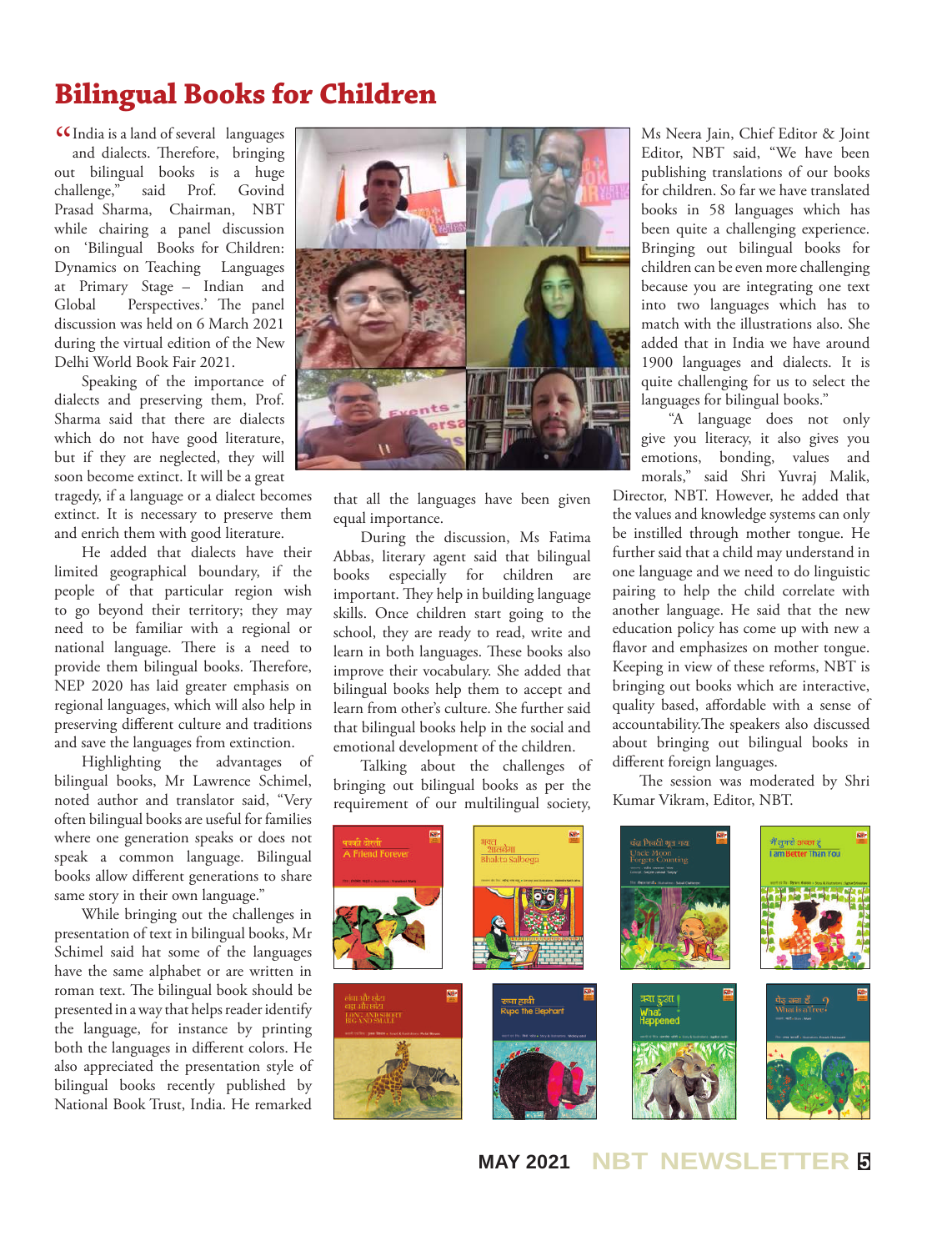## **Role and Contribution of Thematic Book Exhibitions**

Thematic book exhibitions<br>have an important role to play not only for booklovers but also for publishers. They help publishers to develop new content, look for new prospects and business opportunities. A panel discussion on the topic 'Role and Contribution of Thematic Book

Exhibitions in Promotion of Content and Ideas' was held virtually on 8 March 2021.

The panelists on the occasion were Mr Ramesh K Mittal, former Chairman, CAPEXIL and President, FIP; Ms Tanishka Kachru, Senior Faculty, NID, Ahmedabad; Mr Simon De Jocas, President, Quebec Education Committee, Canada; and Mr Yuvraj Malik, Director, NBT. The session was moderated by Mr Kumar Vikram, Editor, NBT.

"Thematic book fairs help publishers improve their publishing skills," said Mr Ramesh K Mittal. He added that the book fairs provide publishers an opportunity to showcase their books on the topic and encourage them to write something new. He added that India's Guest of Honour at various international book fairs, has provided many business opportunities including copyright arrangements,



translations of books from Indian to foreign countries and vice versa.

"Who are the audience, what are they looking for, how do we engage them, are some of the questions that arise while designing thematic exhibitions," said Ms Tanishka Kachru. She was of the view that this challenge requires multidimensional approach and needs extensive research into the theme to create connection with the people of all age groups. She further said that the presentation should be in such a manner that the theme brings out new interpretations and new nuances.

Speaking of the opportunities such exhibitions provide to the exhibitors, Mr Simon De Jocas said that one thing which is common is books and what we have to do is business. He added that through books we can enrich the world with our knowledge.

Mr Santiago Sanchez, Head, Culture and Education Attache, Embassy of Mexico, New Delhi said within the book fairs several programmes are organized, which are diverse. He added that thematic book exhibitions can further enhance this diversity. He also said that thematic exhibitions present new interpretations and improves the

editorial inputs.

According to Mr Yuvraj Malik, Director, NBT, "Thematic exhibition is the future." However, he added that it also requires extra efforts and research. Discussing on the impact of thematic exhibitions, Mr Malik cited the example of 150 years of Gandhi as the theme of the last edition of New Delhi World Book Fair, and said that we showcased literature, content, chronology at the Theme pavilion. The maximum time that visitors spent was in the theme pavilion and the maximum queries were on the theme. He also remarked that NBT will be organizing many thematic exhibitions to mark 125th Birth Anniversary of Netaji Subhas Chandra Bose and will bring many publishers together under one umbrella.

## **Discussion on Braille Books in Mother Tongue**

**CC**If you visit any state of our country,<br>you will hardly find Braille textbooks you will hardly find Braille textbooks in mother tongue," said Shri J L Kaul, Secretary, All India Confederation of the Blind (AICB), at a discussion on the topic 'Mother Tongue and Braille Books' held at AICB Auditorium, New Delhi on 8 March 2021. He further added that though some of the textbooks have been published by NCERT, they are also not easily available for students.

Speaking of the challenges in the publication of Braille books, Shri J L Kaul said that most of the printing machines for Braille books are imported from other countries and in the wake of technical snags, the printing of books are delayed. He urged that a panel of engineers may be



created to overcome technical problems. He also added that there is always a scarcity of paper, which also makes the printing of Braille books difficult.

 Appreciating NBT for its continuous efforts in bringing out books in Braille in different Indian languages, Shri J L Kaul said that many of these books are being distributed free of cost to various schools, universities and libraries. During

the second session, the poets and students from AICB rendered poetry based on 'Patriotism.' The participants included Ms Sushila Negi, Shri Rajnish Rajat, Shri Anurag Pathak, Ms Devki, Ms Abhilasha, Shri Ankur and Shri Pawan Kumar. Braille books were also presented.

 Shri Yuvraj Malik, Director, NBT, expressed his happiness at the rendition of patriotic poetry by the participants. He remarked that through the medium of Braille books, we can help the visually impaired to feel the world around them and empower them. He also thanked AICB for their collaboration in publication of books and organising programmes.

The programme was moderated by Dr Kamlesh Kumari, Hindi Editor, NBT.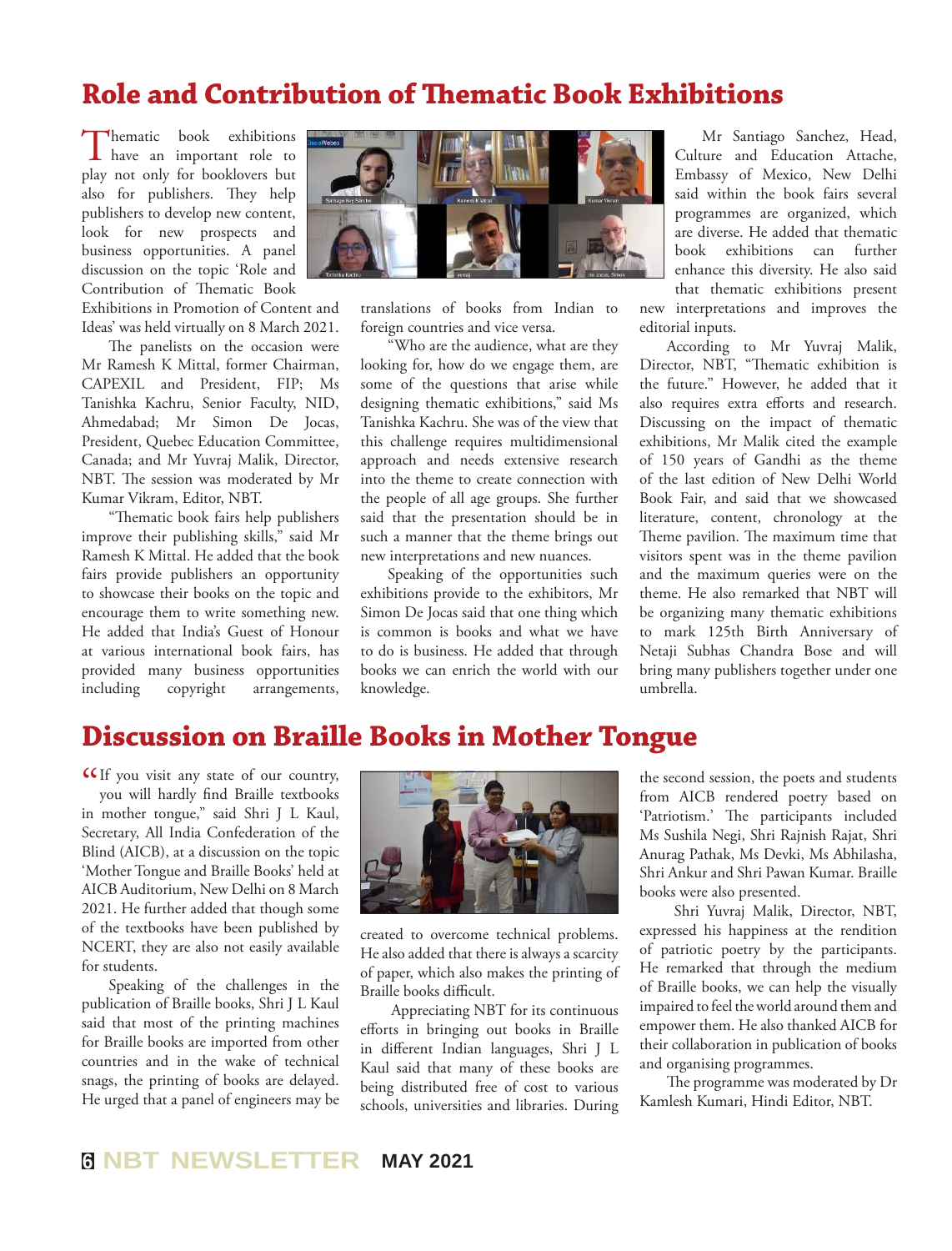## **Excerpts from 'Tagore: A Life'**

Every year 7 May is celebrated as Rabindranath Tagore Jayanti. The Trust has published many works both on and by Tagore. Herein we reproduce excerpts from the chapter "Encounter with the West" in the book *Tagore: A Life*, authored by Krishna Kripalani.

Meanwhile the intelligentsia of Bengal tried to make amends for their past neglect of their greatest poet by celebrating the fiftieth anniversary of his birth on 28 January 1912 in the Town Hall of Calcutta, under the auspices of the Bangiya Sahitya Parishad, the leading literary society of Bengal. Tagore was due to sail from Calcutta on 19 March, but suddenly fell ill on the night before his departure and the doctors forbade an immediate voyage. His luggage, already on board, had to be sent back from Madras where the ship halted next. Disappointed at this unforeseen postponement of his voyage, he sought consolation and strength, as of old, by retiring to Shelidah on the banks of his beloved river Padma. It was here that he began to translate, for the first time, some of his Gitanjali songs into English. But let him tell the story in his own words, although his own words were in Bengali and the excerpt quoted below is an English rendering:

"You have alluded to the English translation of Gitanjali," he wrote to his niece Indira from London. "I cannot imagine to this day how people came to like it so much. That I cannot write English is such a patent fact that I never had even the vanity to feel ashamed of it. If anybody wrote an English note asking me to tea, I did not feel equal to answering it. Perhaps you think that by now I have got over that delusion. By no means. That I have written in English seems to be the delusion. On the day I was to board the ship, I fainted due to my frantic efforts at leave-taking and the journey itself was postponed. Then I went to Shelidah to take rest. But unless the brain is fully active, one does not feel strong enough to relax completely; so the only way to keep myself calm was to take up some light work…

So I took up the poems of Gitanjali and set myself to translate them one by one. You may wonder why such a crazy ambition should possess one in such a weak state of health. But, believe me, I did not undertake this task in a spirit of reckless bravado. I simply felt an urge to recapture through the medium of another language the feelings and sentiments which had created such a feast of joy within me in the days gone by. The pages of a small exercisebook came to be filled gradually, and with it in my pocket I boarded the ship."

…

In September he sailed for India, having achieved both fame and health. It was while he was in Santiniketan that the news came, on 13 November of the award of the Nobel Prize for his Gitanjali. The news was received with no small surprise and much rejoicing all over the country. In the little asrama at Santiniketan the children, who hardly knew what the Nobel Prize was but understood that their beloved Gurudev (teacher) had been honoured by the world, went wild with joy. What did the poet himself feel? No doubt, he felt elated and proud and happy — and above all justified. He would not have been human if he felt otherwise. The patriot in him felt happy, too, that his country's name had been put on the world's literary map and felt proud that he was the reason of it. But the poet in him was too sensitive not to feel a misgiving that his days of peace, of quiet and uninterrupted pursuit of his vocation as a poet and as a teacher of little children, of intimate whisperings with his



**Tagore: A Life** *Krishna Kripalani* Rs. 155; 280 pp ISBN 978-81-237-1959-7

God, were over. Five days later he wrote to Rothenstein: "The perfect whirlwind of public excitement it has given rise to is frightful. It is almost as bad as tying a tin can at a dog's tail making it impossible for him to move without creating noise and collecting crowds all along. I am being smothered with telegrams and letters for the last few days and the people who never had any friendly feelings towards me nor ever read a line of my works are loudest in their protestations of joy. I cannot tell you how tired I am of all this shouting, the stupendous amount of its unreality being something appalling. Really these people honour the honour in me and not myself."

The thought rankled in his mind and the patriot in him found it humiliating that the majority of his countrymen had needed the stimulus of foreign recognition to turn their grudging appreciation of his service to their language and literature into adulation. This sad and bitter thought found public expression on 23 November when a large deputation of 500 distinguished citizens of Calcutta representing diverse professions and interests came by a special train to Santiniketan to offer him the nation's felicitations. In blunt but poetic words the poet told them that he could not accept a homage that was so unreal. Those among his audience who had always been his warm admirers understood for whom the snub was meant; the rest, thus deflated, never forgave him for what they considered his "inhospitable reply."

Though the Prize was awarded on the merits of an individual work whose poetic excellence and high idealism were almost universally acknowledged, the fact that it was given to an Asian invested the award with a significance which such awards do not normally have and made it look almost like a unique phenomenon. It was received everywhere with a shock of surprise and turned Rabindranath from an individual into a symbol — a symbol of the West's grudging recognition of Asia's submerged potential and its imminent resurgence.